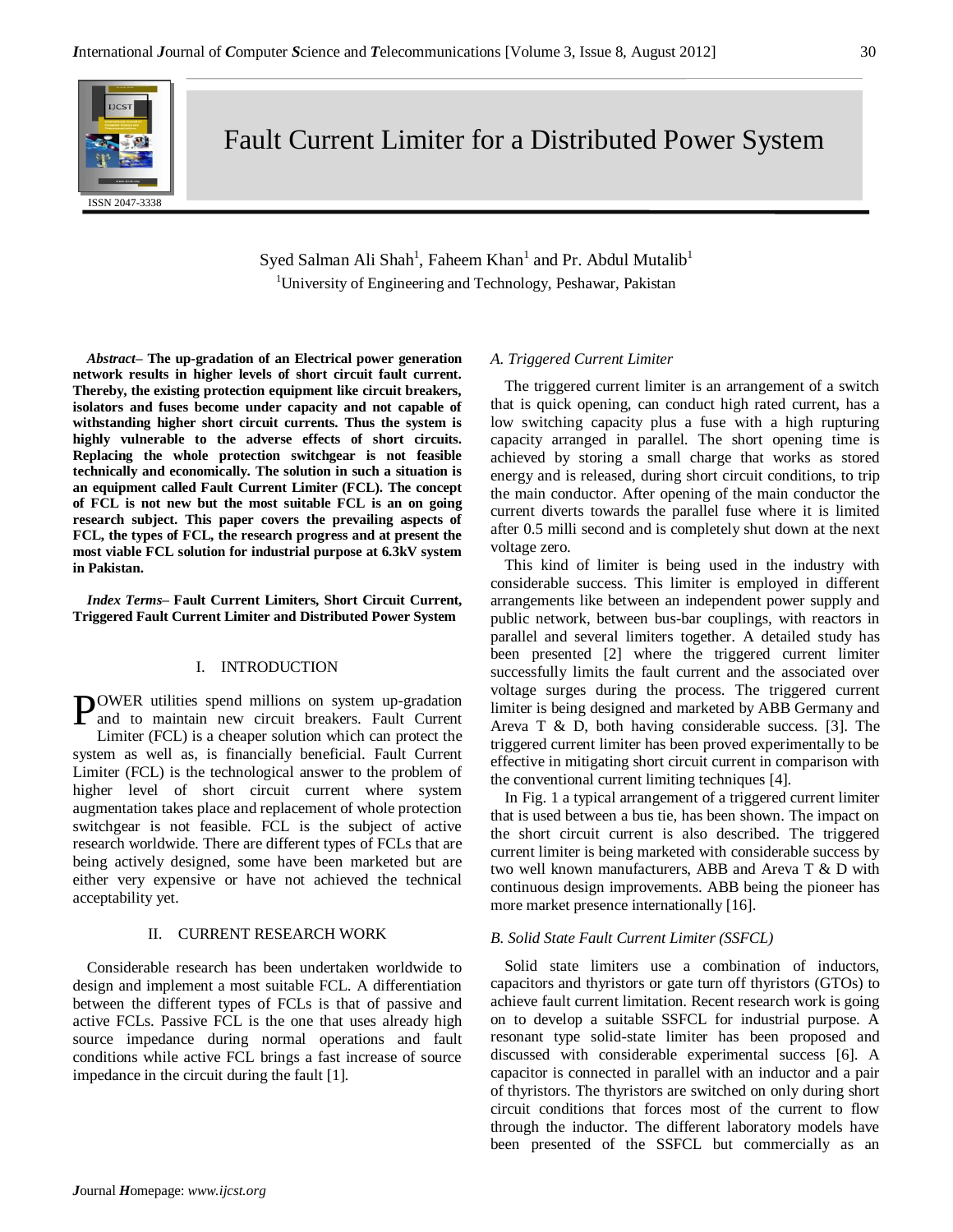industrial solution still further work needs to be done. The available models have high cost and cooling requirements [7]. Some of the disadvantages of the SSFCL are very high cost, higher losses and the components used are still inadequate for very high magnitude fault current [8].



Fig. 1: (a) Single line diagram of a bus tie for a system with a  $\Gamma_{K=25kA}$  and with  $I_s$  (b) limiter Is-limiter impact on short circuit  $[5]$ 

#### *A. Magnetic Fault Current Limiter (MFCL)*

This design of FCL is intended to overcome some of the short comings of the traditional FCL [9]. This kind of FCL uses two magnetic devices connected in series with opposing magneto motive forces. The material used for the core should have a low value of saturated flux density compared to permanent magnet in order to keep the core in saturation under normal operating conditions. Similar to the SSFCL, the MFCL is also under active research [10]. Zenergy Power USA is actively designing MFCL however there price is still quite higher in comparison to triggered current limiters.

## *B. High Temperature Superconducting Fault Current Limiter (HTSCFCL)*

This kind of the limiter has the potential advantage of the loss less conductor being used in normal conditions that becomes highly resistive under fault conditions [11]. Superconducting FCL have no resistive or ohmic losses during normal conditions but there exists uncertainties regarding cooling requirements, regular maintenance and very high cost that are some of the factors that have reduced their effectiveness in practical applications [12].

Several reviews and updates have been carried out world wide to summarize the research progress of FCL technology. A number of projects round the world are in progress, some are being funded by state agencies to develop the FCL technology further and make it feasible as an actual industrial solution [18], [19].

#### III. CASE STUDY

A case study of an industrial unit (a cement plant in north of Pakistan) having an installed load of 20MW that is being fed by its own furnace oil based generators. The company has recently installed a 7MW waste heat recovery steam turbinegenerator and additionally a public utility connection having a sanctioned load of 17MW. Due to these three power sources being synchronized together, the short circuit fault level in the plant will rise above the safety limits of the installed protection switchgear, that were originally supposed to be sufficient for single power source, furnace oil based generation. Thus the whole electrical network is vulnerable to heavy breakdowns during short circuit conditions.

A complete short circuit study of the network was carried out. Since growth of a power system results in increased available short circuit current, the momentary and interrupting ratings of new and existing equipment on the system were checked if the equipment can withstand the increased short circuit current. Fault contribution from generators and motors was taken into consideration. The data for the network was collected in the form of data sheets and load lists and supported by relevant technical manuals. For short circuit calculation, network calculation tool PSSTM SINCAL [13] was used. Single line diagram of the whole network, present and proposed, was prepared. The voltage level of the plant is 6.3KV, while public utility voltage is 132KV that is being stepped down to 6.3KV with the help of 20 MVA transformer installed at the plant grid station. All generators, transformers and MV motors were referenced as per their data sheets/name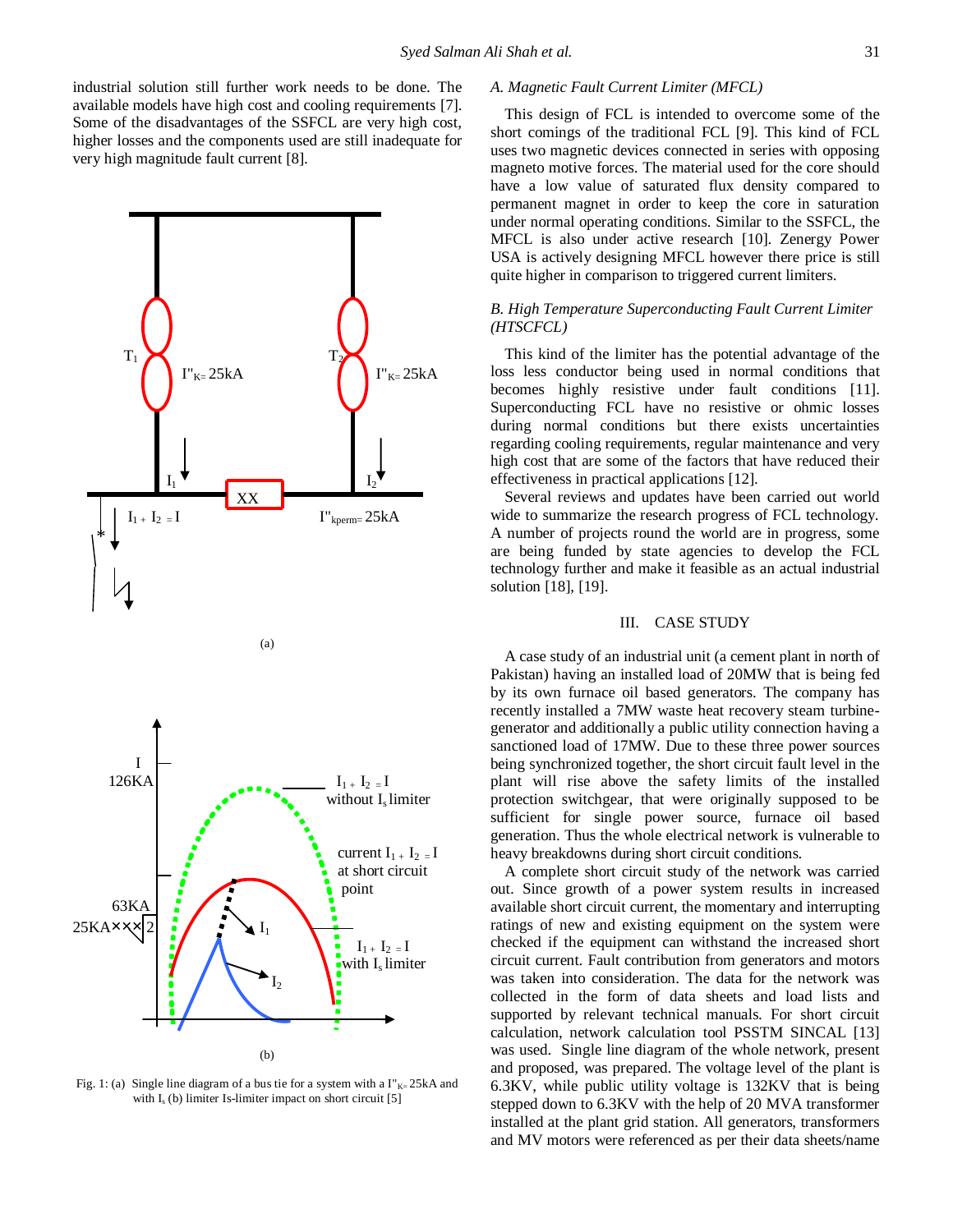plates. Cable impedances were chosen from "Pakistan cables catalog" [14].

The short circuit calculations were carried out using IEC60909 standards [15]. The voltage factor c=1.1 is used for 3-phase and 1-phase (maximum) short circuit calculation at medium voltage and  $C=1.05$  for low voltage network. The initial 3-phase (maximum) symmetrical short circuit (I″ k) is referred to the thermal stress of breaker and is used in the selection of circuit breaker. Peak current (Ip) determines the mechanical stresses of the breaker.

The method used for calculation is based on the introduction of an equivalent voltage source at the short circuit location. The short circuit study was carried out keeping in view all generation scenarios, for example all three power sources in synchronization, any two power sources in synchronization and any one power source generating electricity independently. According to the findings of the short circuit study when public utility connection is in service, the short circuit current exceeds the allowed capacity of 31.5kA at the grid station busbar. Whereas when public utility connection is not in service than the short circuit does not exceed the allowed limits of the circuit breakers.

## IV. PROPOSED SOLUTION

It is clear from the short circuit study findings that the existing switchgear is inadequate when all the three power sources are in operation together. It is technically and financially not feasible for the plant to replace the complete protection switchgear. To reduce the short circuit level of the network, it is recommended to install an FCL of rating equal to the breaker rating at 6.3kV side of grid transformer i.e. 2500A. The FCL will be installed in the inter bus connection of the system between grid MV bus and junction bus. The protection purpose is to limit the fault current at any place of the voltage level to the permissible value of  $I_K$ " = 31.5 kA<sub>rms</sub> (rating of the most 6.3kV switchgear) and  $I_K$ " = 25 kA<sub>rms</sub> (rating of the grid MV bus (Fig. 2).

From the review in section II of the FCL technology it is clear that the modern current limiters are still at the developmental stage therefore the most feasible solution for an industry in Pakistan is triggered current limiter.

It is proposed that a triggered current limiter, with a capacity 2500A and short circuit withstand capability of 31.5kA be installed. Triggered current limiters that are marketed to date are 10 times cheaper than the SCFCL and MFCL that are marketed. Presently ABB and Areva (T&D) formerly G&W Electric manufacture and market the triggered current limiter with the names as Is-Limiter and CLiP respectively. Price of the both the products for 6.3kV range is similar. Based on the market survey the Price of Is-Limiter 2500A, 31.kA, 50Hz for 6.3kV application is around 130,000 Euro.

In this particular application the Is-Limiter is suggested as ABB has more proven track record of successfully implementing the Is-Limiters world wide. The Is-Limiter will be placed in the bus tie of grid station and the cement plants own power plant. The system can be operated in parallel as well with the current limiter in service.

The Is-limiter will have multiple benefits for the Cement plant:

- Its installation will avoid complete revamping of the grid station.
- It will protect the under rated protection switch gear.
- The life time of the grid equipment will increase manifold.
- It will reduce downtime during power system short circuits.

### V. CONCLUSION AND FUTURE WORK

In this paper we have discussed the present status of fault current limiter technology. While a case study of an industry in Pakistan has been carried out and the most feasible solution has been proposed. It is concluded that whenever a power system is upgraded the short circuit fault level increases, the most feasible solution is the installation of FCL. But choosing the right kind of FCL is an on going research topic. The solid state, superconducting and magnetic FCL are under active research world wide but the most feasible solution at present is triggered fault current limiter, mainly due to technical simplicity and economics.

Some of the areas where future work can be carried out are:

- In Pakistan many utilities and industries have carried out expansion of networks but very few have installed the FCL mainly due to two reasons; lack of awareness technically and financial impact. In this area future work can be carried out to study more systems in Pakistan and suggest them suitable current limiters to avoid huge system break downs.
- The system voltage of the case study in this research paper is 6.3kV while the maximum tested system voltage for the Is-Limiter is 38kV. For a higher system voltage Is-Limiter study can be carried out.
- Solid State fault current limiters, super conducting fault current limiters and magnetic fault current limiters are under active research. Some have been tested in the field but are extremely expensive. More research and scientific work should focus on making the solid state and super conducting fault current limiters more cost effective.

#### REFERENCES

- [1] H Schmitt, J Amon, D Braun, G Damstra et al, Fault current limiters – Applications, Principles and Experience. CIGRE SC A3 & B3, Joint Colloquium in Tokyo, 2005.
- [2] Andras M Dan, Zsuzsa Czira, Laszlo prikler, Technical University of Budapest. "Comparison of traditional and thyristor controlled Fault current Limiters for medium voltage applications" IPST 99 – International Conference on Power Systems Transient. June 20-24, 1999.
- [3] Current Limiting Protector CLIP" by G & W Electric Publications October 2005, Published in USA.
- [4] John. S. Schaffer "Triggered current limiters for closing bus ties, bypassing reactors and improving power quality". System Protection Division, G & W Electric Company. Published in Rural Electric Power Conference, 09 May 2000, Louisville, KY.